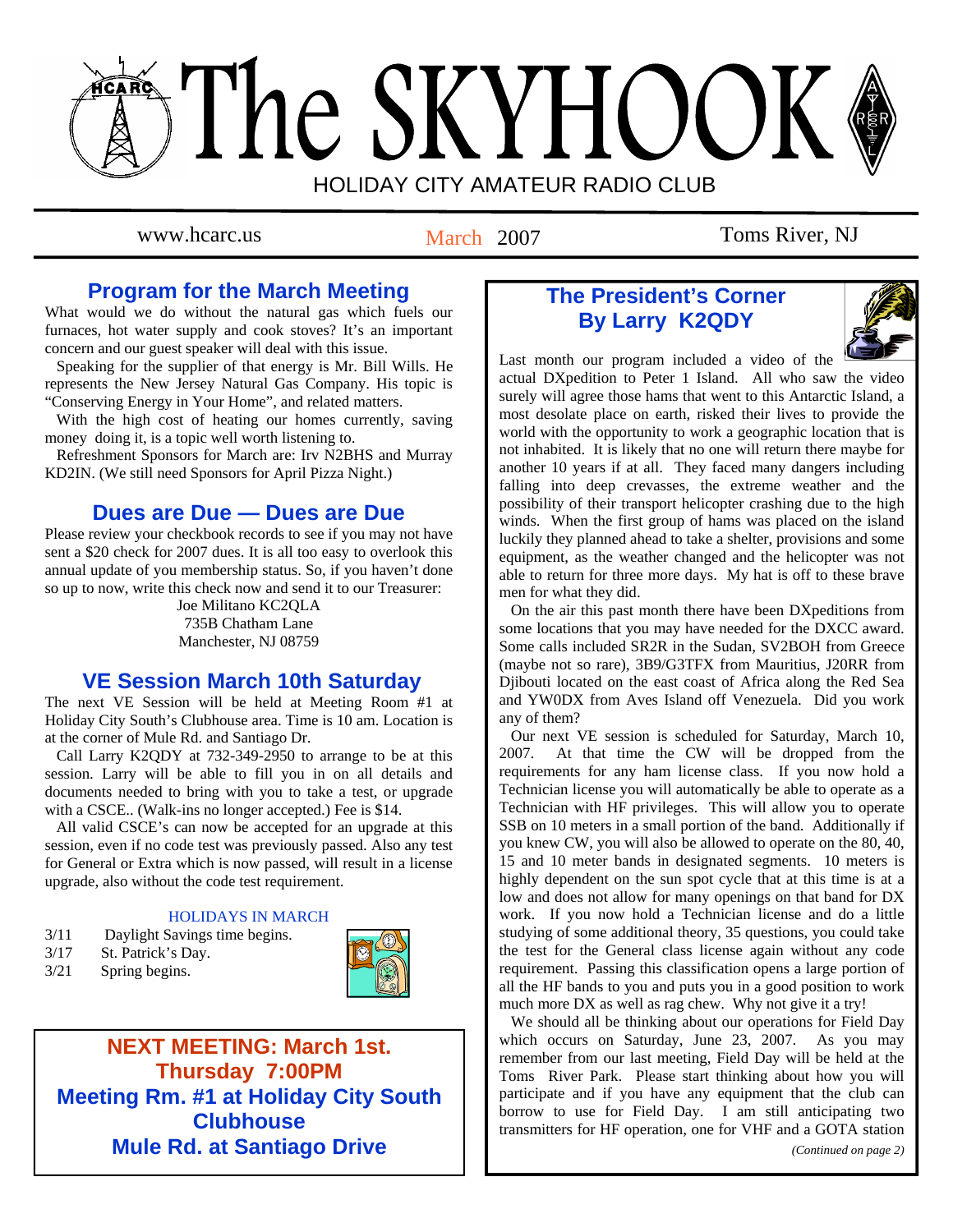(Continued from page 1) **Membership**<br>for public participation as well. We have antenna supports for wire  $\sum_{n=1}^{\infty}$  **Membership** antennas, dipoles, and an extension ladder for a beam antenna. We will be focusing on Field Day preparations and operations at the next few meetings so put on your thinking caps and come to the meetings with good ideas.

 We are still looking for someone to volunteer for our Program Chairperson's position. This position is responsible for determining and arranging program material for our meetings. Program material might be videos or a public speaker. The club officers are willing to assist the chairperson in the identifying various program material. Our club has provided programs that make our meetings very educational, informative and interesting. Most material is relating to ham radio but we have also had public officials speak as well. Please consider this important position to lighten the burden on the club officers.

 I want to thank the club members who have already paid their yearly dues. The dues are our primary source of income and we need all the members to support our efforts. The dues pay for club insurance, rental of videos and the coffee and cake and the pizza that we have from time to time.

 We are continually on the look-out for new club members. If you know of a ham that has recently moved into your section of the community speak to them or let one of the club officers know about that person so that we might contact them. You might see a call letter license plate in the neighborhood indicating some ham just moved in so jot it down and let one of the cub officers know about the call. If your community has a news letter they may list the names of new people moving into the community. These names may contain a ham that we can look up in the FCC data base or on QRZ. Let us know.

 Well that's all for now and I look forward to seeing you at our March 1st meeting.

Best 73s,

Larry Puccio K2QDY

## ——————————————————————————— **March Birthdays & Anniversaries**

- 3/3 Michael Carson KC2OQF
- 3/3 Fred Fanizzo
- 3/11 George Waked KB2OQM
- 3/13 Larry Housman W2GIS
- 3/14 Larry Winward N2IFP
- 3/21 Kevin Wagner KC2NYQ
- 3/22 Jeanne Wiegler (N2MRC)
- 3/25 Dorothy Savarese (WB2FXE) 3/30 Sarah Punderson (W2QO)
- Anniversaries



3/18 Nora & Bill AC2F Haldane

# **Monday Diner Lunch Dates**

3/12 Lunch at the Holiday City Diner 12 noon.

3/26 Lunch again at the Diner with club members. Friends of the club and wives of members are welcome too. In Spite of poor weather there have been wonderful lunch round-tables with great Ham talk and whatever came to mind. Join in and have fun.

Our newest member is:

Kevin Wagner KC2NYQ of Toms River, NJ. Licensed in 2005 he is a General class licensee. He has a well equipped Ham shack and operates on all bands, from 160M up to UHF.

Welcome to the club, Kevin.

[*Editors comment: Indoor and 'stealth' antennas is a subject of much interest among our members. So is Dxing. Russ reports on his DX activity for the last year using his indoor MFJ loop antenna in his Delaware home*.] I installed the mini-loop and had it operating on January 18th, 2006 so these data are inclusive to January 17th, 2007, exactly one year. (continued to P 3, col. 2.)

## *Our VE Crew*

 John W2LKS, Murray KD2IN, Bill AC2F, John K2JWH, Ed W1EAP, Larry K2QDY, Jamie W2QO, John KQ4WR, Jack KC2FS, Stan KB2PD.

## **CLUB COMMITTEES**

*Refreshments:* Ray kc2gkn, Carl w2ptz, John k2jwh  *www.hcarc.us Webmaster*: *Publicity:* Ed w1eap *Programs: Sunshine*: David wa2djn *Field Day*: Larry k2qdy *VE Sessions*: Bill ac2f, Larry k2qdy plus the 'crew' *Skyhook*: Murray kd2in *Funds Raising*: Irv n2bhs *Membership*: Don w2iii

#### HOLIDAY CITY AMATEUR RADIO CLUB Toms River, New Jersey

Executive Board W2HC Trustee Don Smith

Web Site www.hcarc.us President Larry Puccio K2QDY 732-349-2950<br>Vice President Murray Goldberg KD2IN 732-505-6860 Murray Goldberg KD2IN 732-505-6860 Secretary Ed Picciuti W1EAP 732-736-0955 Treasurer Joe Militano KC2OLA 732-657-7092 Executive Board **Don Smith** W2III 732-505-4821<br>Executive Board Bob Salisbury W2JSF 732-240-4318 Executive Board Bill Haldane AC2F 732-240-7064 Executive Board Ray Lauterbach KC2GKN 732-244-8176<br>W2HC Trustee Don Smith W2III 732-505-4821

Membership is open to all interested persons. Ham license is not required. Dues are \$20.00 per year, payable Jan. 1st . Members joining during the year will have the dues prorated. Family membership \$10.00

------------------------------------------- Meetings are held on the first Thursday of every month, at 7:00 pm. Location: Meeting Room #1 in the Holiday City South Clubhouse. Directions: Go to Mule Rd. and to the corner of Santiago Drive. Turn into Santiago Dr., then into the parking lot in front of the pool. Enter bldg. on right.

------------------------------------------ The SKYHOOK is published monthly. Editor and Publisher: Murray Goldberg KD2IN phone: 732-505-6860 E-mail kd2in@arrl.net<br>Send all newsletter items to: Murray Goldberg 2 Tropicana Ct. Murray Goldberg 2 Tropicana Ct. Toms River, NJ 08757-6445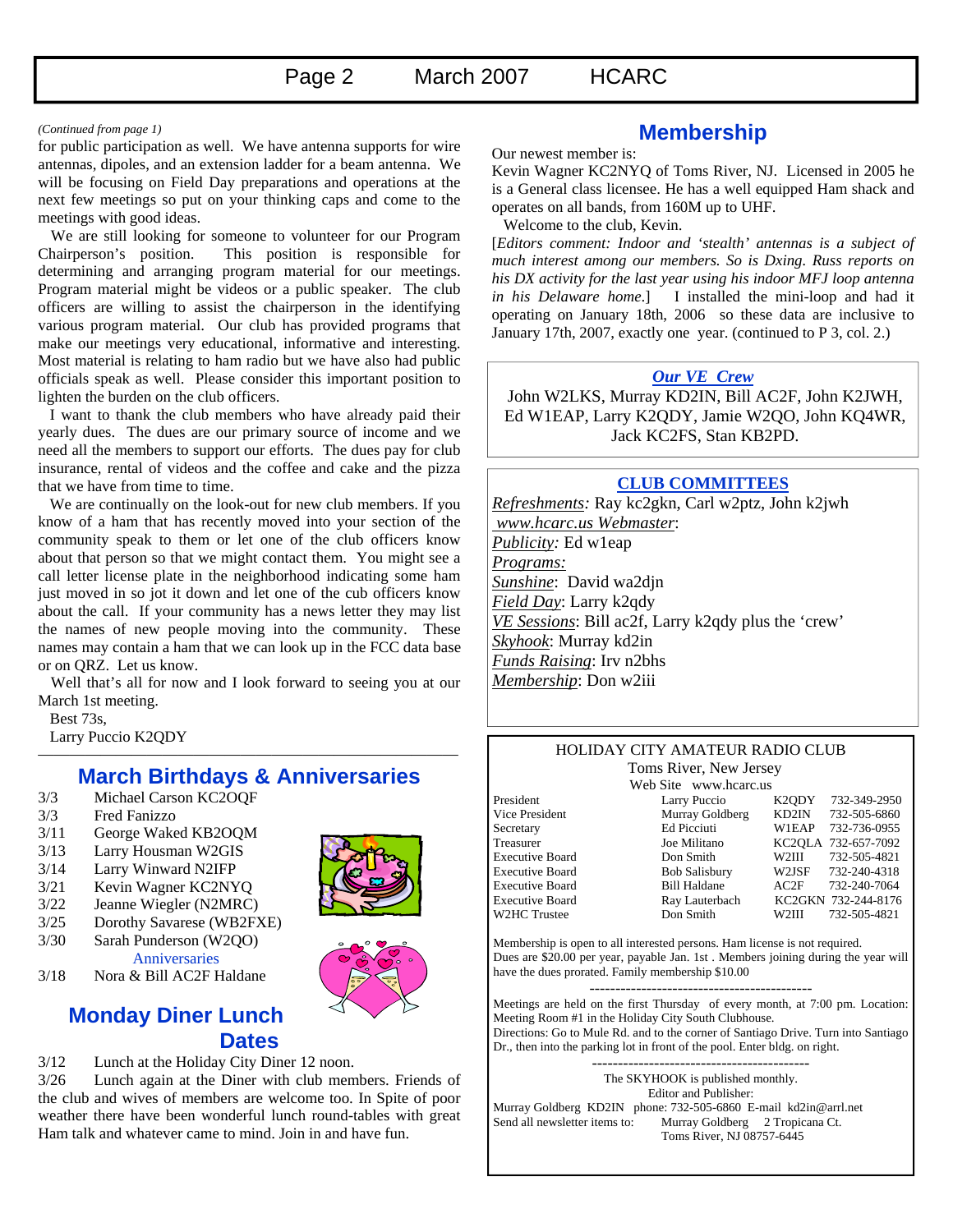Page 3 March 2007 HCARC

#### **WORDS FROM JIM by Jim Hepburn, W2IIC**

Elmer came by the shack yesterday and greeted me with a Happy New Year and noted I was not home last week. I ushered him in and asked him what he got for Christmas. He got an ipod and new batteries



for his hand held. "What did you get?" he asked. " I got pneumonia" was my curt answer, and I moved on to more pleasant conversation.

 I noticed when I got home and turned the receiver on I was able to copy high speed digital pix fairly well. I brought up Spaceweather.gov on the internet and checked the sunspot number, It was 47. We had sunspot numbers up near 50 for most of the week because of three sunspots on the face of the sun. I know that 50 is a good number for copying digital signals. If the daily average drops much below that value signals drop down below s7 or s8 which is about the threshold for satisfactory digital SSTV. In a few days two of the spots disappeared and the average SSN dropped to about 20, which is too low for digital SSTV. It is Ok, however, for other modes.

 Any time now we should see some action from cycle 24. The experts think the new cycle should start in the fall, and some think it could start any time. Cycle 24 got off to a false start six months ago, when we had three spots with the south pole magnetic characteristic of the new cycle. There have been no further reversed pole spots since. In the meantime we just wait.

 While we are all waiting the NOAA scientists at Sacramento Peak Observatory continue to perfect their forecasting model, which describes solar behavior. A week or so ago, Bob,N2OO, circulated a report from this group forecasting that cycle 24 will reach a higher number higher than all previous cycles since 1950. In 1610 Galileo observed the sunspots on his new telescope. Records have been kept ever since and scientists have been analyzing the data ever since. Radio operators have been interested in the effects of sunspots on the ionosphere since the late 1920's when early operators found wavelengths below 200 meters were useful but they had diurnal and seasonal characteristics that were related to the sun's radiation.

 I became interested as part of my job at RCA in the primitive work initiated by Dick Kirby at the Bureau of Standards in Boulder Colorado. I was a member of an industry committee that met in Boulder a couple of times a year to compare findings. After a few years NOAA was established and the federal government funded the research and the committee disbanded. That was about 50 years ago, and much study and many observations have been made and documented in the interim.

 Among the observations it was noted that between 1640 and 1710 there were very few if any sunspots. It was also noted that the period was being referred to as a little ice age because of the very cold weather and the growth of glaciers. Now in the 21st century, global warming has become a hot topic, and the National Science Foundation has awarded grants of millions of dollars to several universities noted for their research to study the relationship between sunspots and global warming.

 Political Scientists are blaming automobile exhaust and spray can discharges for global warming whereas solar physicists are not so sure. I just hope cycle 24 starts soon and we don't have a repeat of the 1640 to 1710 mini ice age. It's happened before and it can happen again. 73, Jim, W2IIC.

#### Russ—from P. 2

Although QSOs were made in the 2006 ARRL DX contest, IARU contest, Sweepstakes and 10 Meter contests, those QSOs are not included in the following. Only daily operating session QSOs are represented. For the record, in the 2006 ARRL DX contest, one QSO with Japan was (unbelievably) worked and confirmed by the JA on eQSL.cc at his (surprising) request. Also, the following does not include a few hundred QSOs on the CW County Hunters Nets on 20 and 30 meters.

 So, from 1/18/06 through 1/17/07, a total of 317 DX QSOs, with 101 Mixed (CW & PSK31) unique DXCC entities worked. There were 86 entities worked on CW and 49 entities worked on PSK31. All (6) continents were worked on both CW and PSK31, although for Asia only United Arab Emirates (A6) was worked on CW and Saudi Arabia (HZ) and UK Sovereign Base (ZC) were worked on PSK31.

 For Oceania only Hawaii (KH6) was worked on CW and New Caledonia (FK) was worked on PSK31. However, all of this speaks well for a three-foot diameter aluminum loop.

 Bands used were mostly 30, 20, 17 Meters with a couple of QSOs on 15 Meters.

#### Recent DXpeditions:

 Burkina Faso (XT2C) was worked on 15, 17 & 20 meters on Jan17/18.

 BUT constant listening for the VU7s and perusing the DXSCAPE has resulted in "MONITORED-NIL HRD" as we used to say in the AF. And the same for 1A4A when they were active.

 All of this wonderful information is possible only through the auspices and magic of the PC.

Hope you have a healthy happy DX-plentiful New Year 2007! 73, Russ, WA2VQV (from an Email on 1/17/07.)

### *Some Email between your editor– Murray KD2IN and Stan KB2PD who is currently in Florida. I asked Stan about getting started looking for DX Clusters and a good logging program.*

—————————————————–

 Murray, There are a large number of programs available on the Internet which will connect you to a myriad of DX Clusters. Most are free ! Over the years I have used RxClus (Swissauthored ) which is free and the author updates the program every year. Another program which I have used is DX Telnet (which allows you to use the program for 30 minutes at a time gratis) or you can pay for it and use it with no time restriction. My current logging program, Win-EQF, has incorporated DX Cluster connectivity which is what I now normally use. Once you have settled on a program to use, you will have a number of cluster sites to choose from. I now use W3LPL in Maryland. One of my programs has the IP addresses. If you need a specific one, perhaps I can help.

Thanks Stan. Do I need to download a program to use RxClus? (Stan) RxClus is a self contained program. All you need to do is connect to the Internet; then start the program and you will be given a list of Cluster stations to choose from. Double click on one (I use W3LPL in MD) and when you connect to that cluster, you can start off by typing the command...sh/d/10 to show the last 10 stations that were spotted. As you stay connected, RxClus will announce by voice the call letters and frequency of the next *(Continued on page 4)*